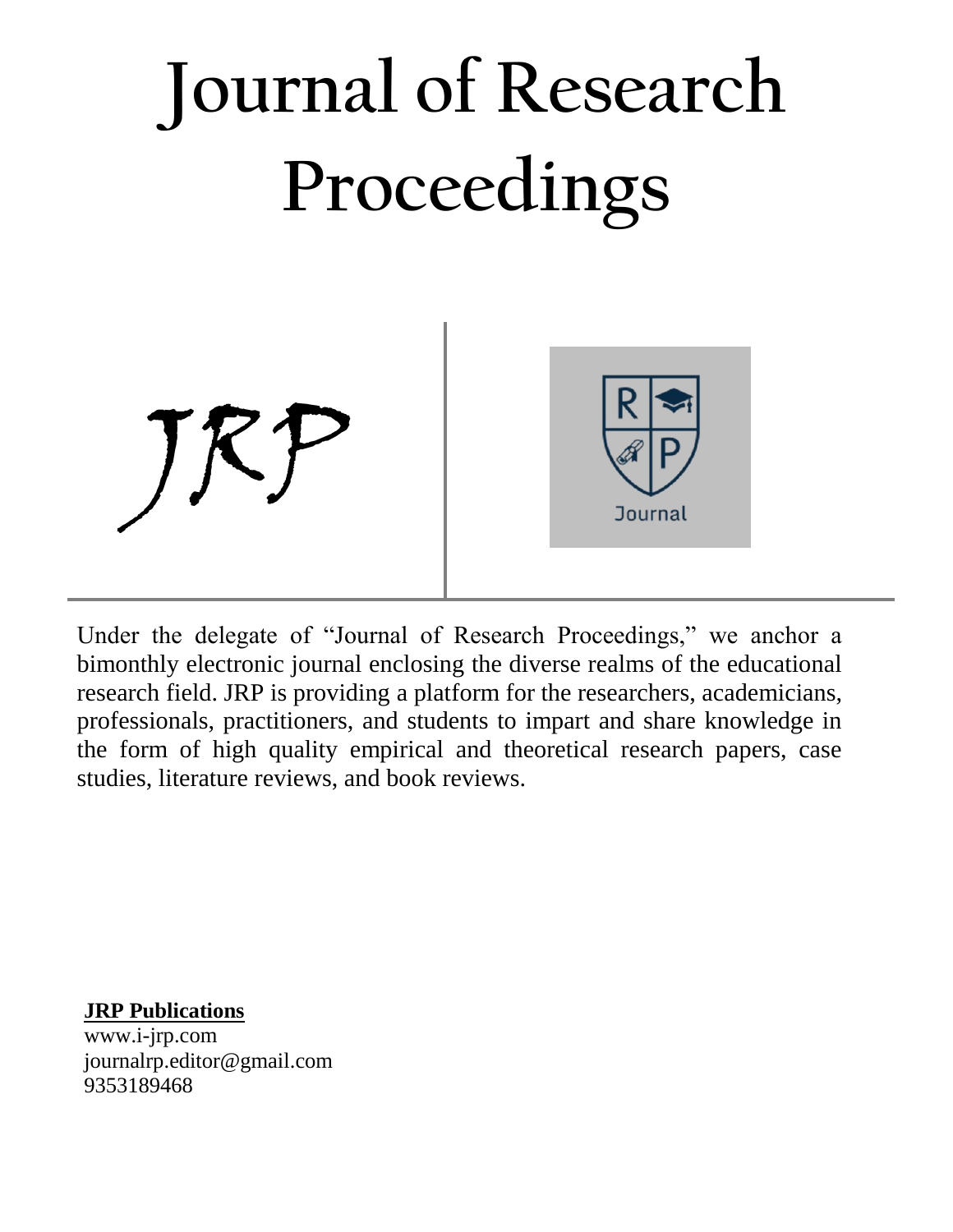# **Image Segmentation and Object Recognition**

Aishwarya S Kumar<sup>1</sup>, GuruKiran B L<sup>2</sup>, M Saqlaen Ahmed<sup>3</sup>, Kiran B V<sup>4</sup>, Prof. Geetha C Megharaj<sup>5</sup>

1,2,3,4 CSE Department, Sri Krishna Institute of Technology, B'lore-560090, India

<sup>5</sup> Associate Professor, CSE Department, Sri Krishna Institute of Technology, B'lore-560090, India

#### **ABSTRACT**

The work focuses on object recognition to perform a set of closely related tasks in the field of computer vision, involving object detection and identification. Image classification involves an array of tasks like identifying the class of an object in an image. An object that is identified can also be precisely localized and a bounding box is drawn around it. Object detection combines both localization and identification and classifies one or more objects in image. For Object recognition, a technique called 'Mask Regionbased Convolution Neural Networks' or Mask R-CNN is used. It is an extremely efficient approach for object localization and recognition tasks. It is an extension over Faster RCNN method by adding a parallel process for the prediction of a highly accurate object segmentation mask that conforms to the bounds of each detected object in the Region of Interest (RoI) by performing pixel by pixel analysis and classification while still staying highly performant. By using the above methods, individual objects can be identified more precisely than with precise localization. It is also easy to generalize the algorithm to other tasks like estimating the pose of a human in the image or applying a color filter to the image selectively on any object

**Keyword:** Image Segmentation, Object Recognition, Computer Vision

#### **1. INTRODUCTION**

Image processing is a technique used to perform a wide range of computations on an image, in order to enhance the image or extract some useful information out of it [1-3].Digital image processing enables a wide range of algorithms to be applied onto an input image and perform tasks like refining the image of its noise, improve brightness, contrast, saturation and other characteristics of the image. It also enables advanced operations like object detection and localization, human pose estimation, etc. [4-7].

Image processing analyses images the way they are built - in two dimensions of x and y axes, however the algorithms used in processing these images are modelled as multidimensional systems. The image data goes through a series of processes namely pre-processing, enhancement, display and information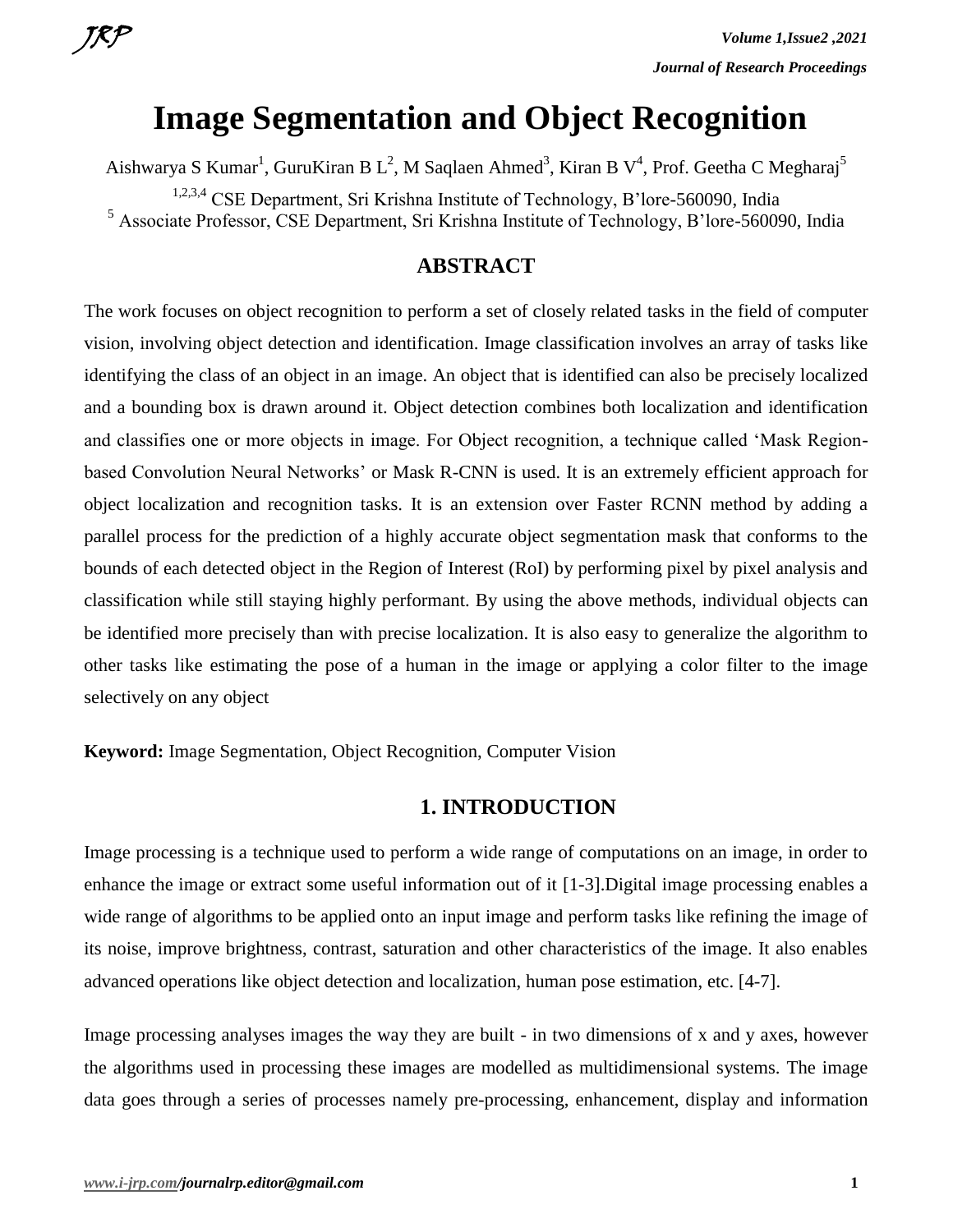extraction. It attempts to automate tasks of the human visual system. The process of partitioning an image with the aim to simplify, and change the representation of the image into something which is easier for analysis into multiple segments is known as image segmentation [8]. Image segmentation also involves the process of assigning a label to every pixel in an image. Pixels with the same label share a certain set of characteristics and are said to belong to the same class. Processing an entire image is not a great idea as there will be regions in an image with no useful information and this would cause an additional burden on the processor. Thus, the image is divided into specific segments - called the Regions of Interest - which may potentially contain important features for analysis. This reduces load on the processor while also directing focus of the analysis where needed [9-11].

The technique of building bounding boxes in an image by considering each class in the image is called as object detection and localization.

The shape of an object is not described in object detection. While bounding boxes only localize the objects in an image, a need for marking the exact border of an image arises, for use cases like computational photography or obstacle avoidance. Thus, in image segmentation, a pixel-wise mask is created for each and every object present in an image. It also enables granular understanding of the objects in an image [12-15].

Advancements in these realms have been hugely driven by powerful baseline algorithms utilizing Convolutional Neural Network frameworks for object detection and segmentation. These methods are conceptually intuitive and offer flexibility and robustness, together with fast training and inference time [16].

## **2. RELATED WORK**

A detailed explanation of the papers to explore the existing research, the approaches and the drawbacks identified is given in the following section.

The work discussed in this paper majorly draws inspiration from the paper titled Mask RCNN by Kaiming He, Georgia Gkioxari, Piotr Dollar, Ross Girshick presented in the Facebook AI Research, 2018 by implementing the Mask RCNN algorithm using simpler frameworks. The research paper titled 'Fast R-CNN proposes' a Fast Region-based Convolutional Network. It improves training and testing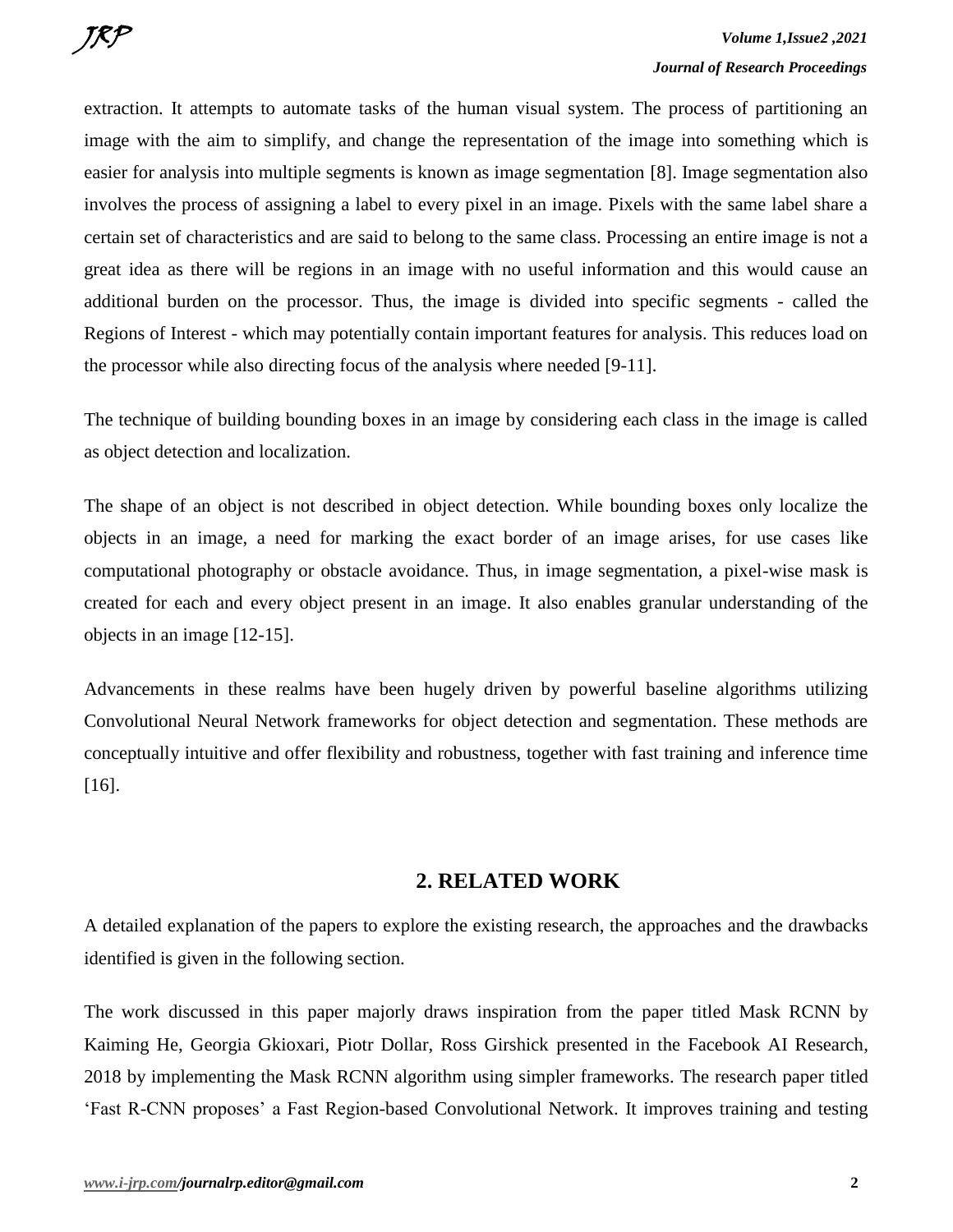times and accuracy in very innovative ways. The paper 'Towards real-time object detection' introduces utilization of a Region Proposal Network that works in full synchrony with the network used for object detection. It predicts object extents and prediction scores with a single pass with high-quality region proposals. The ImageNet framework is very effective in generating region proposals and is one of the best contenders when choosing an FCN to identify ROIs and identifying the pixel set [17].

Selective search is a viable option for object recognition when the issue of generating all possible ROIs becomes increasingly exhaustive. It uses image of an image for sampling while also attempting to capture all possible ROIs exhaustively. It generates a set of ROIs, reinforced by the data in the image. In other works of research, it is found that very deep CNNs increase detection accuracy in image recognition [18-19].

Feed-forward networks with a top-down refinement approach provide great analysis of pixel level data as well as ROI-level information with over 15% increase in accuracy in comparison to conventional approaches when a bottom-up/top-down architecture is used.

Instance-aware semantic image segmentation tasks have been recently implemented using Fully Convolutional Networks. An image is fed to the FCN, where it passes through a series of convolutional layers, and generates likelihood score maps for all classes on a pixel-by-pixel level [20].

There are always Speed/accuracy trade-offs while performing object detection tasks using modern convolutional networks. An architecture has to be decided for the CNN that achieves the right balance of speed, memory and accuracy for the use case scenario in question and the hardware available. The Faster R-CNN framework, RFCN and SSD systems are viewed as "meta-architectures". At a high level, they consist of one CNN containing feature extractors. These CNNs are trained with the objective of instance classification. A sliding window approach is used to analyze each available ROI that has been generated earlier and make the best prediction out of overlapping pixel regions in the collection of the ROIs. Some samples of work in the paper Simultaneous detection and segmentation attempts to detect all instances of a particular class once one instance is found. It has shown promising results with a 7 point boost over the baselines on SDS, a 5 point boost over semantic segmentation, and performance in object detection [21-26].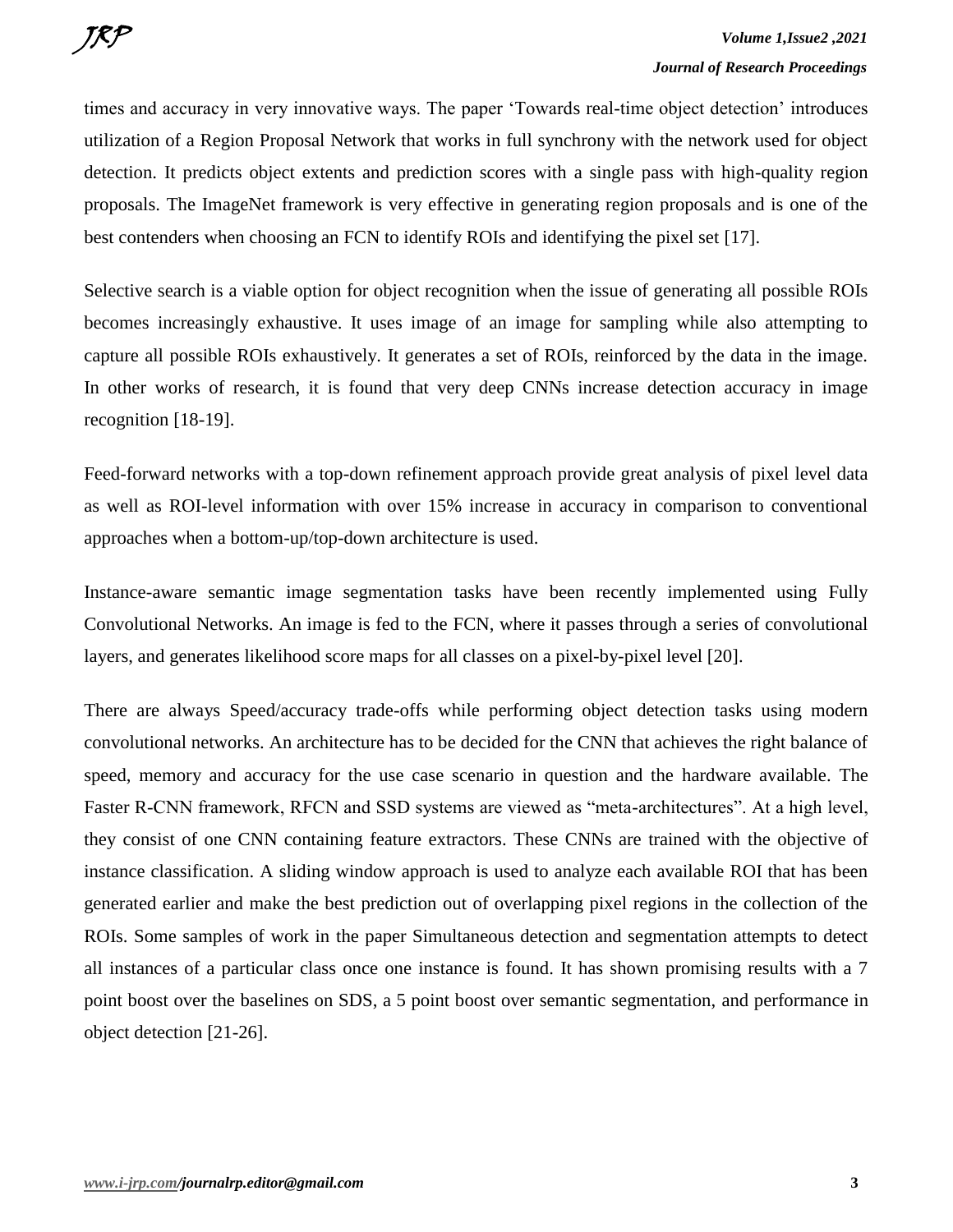Multitask Network Cascades are explored for performing instance-aware semantic segmentation, in the paper titled 'Fully Convolutional instance-aware semantic segmentation'. The model consists of three networks, one each for differentiating instances, estimating masks, and categorizing objects [27-31]. The Multitask networks are designed to share their convolutional features for achieving the segmentation tasks with significantly lesser load on the processing unit [32-37].

### **3. METHODOLOGY**

The computational system is laid out in two steps by design. Figure 1 explains the flow of image-pixel data through the structure of the Mask RCNN Algorithm.



Figure 1: Mask RCNN Data flow Diagram

First stage: A CNN called the region proposal network (RPN) is used to scan the whole Feature Pyramid network. This process generates a set of Regions of Interest and creates anchors for each ROT. An anchor is a bounding box around the extent of a proposed ROI [37-42]. This stage classifies a ROI only as either an object or a part of the background.

Second stage: An algorithm called ROIAlign figures out the relevant ROIs from the ROIpool without the help of anchors and feeds these ROIs to two parallel branches [35]. One of these branches runs the image through multiple Convolution Neural Networks and generates a pixel-level or pixel-group level segmentation mask around the object while the other branch runs it through multiple fully convolution networks reinforced by pre-trained weights to identify the object within the ROI [43-48].

## **4. IMPLEMENTATION AND RESULTS**

The system improves on the pre-existing approach of Faster Region Based Convolution Neural Network, by adding a mask prediction branch towards the end of the bounding box prediction flow as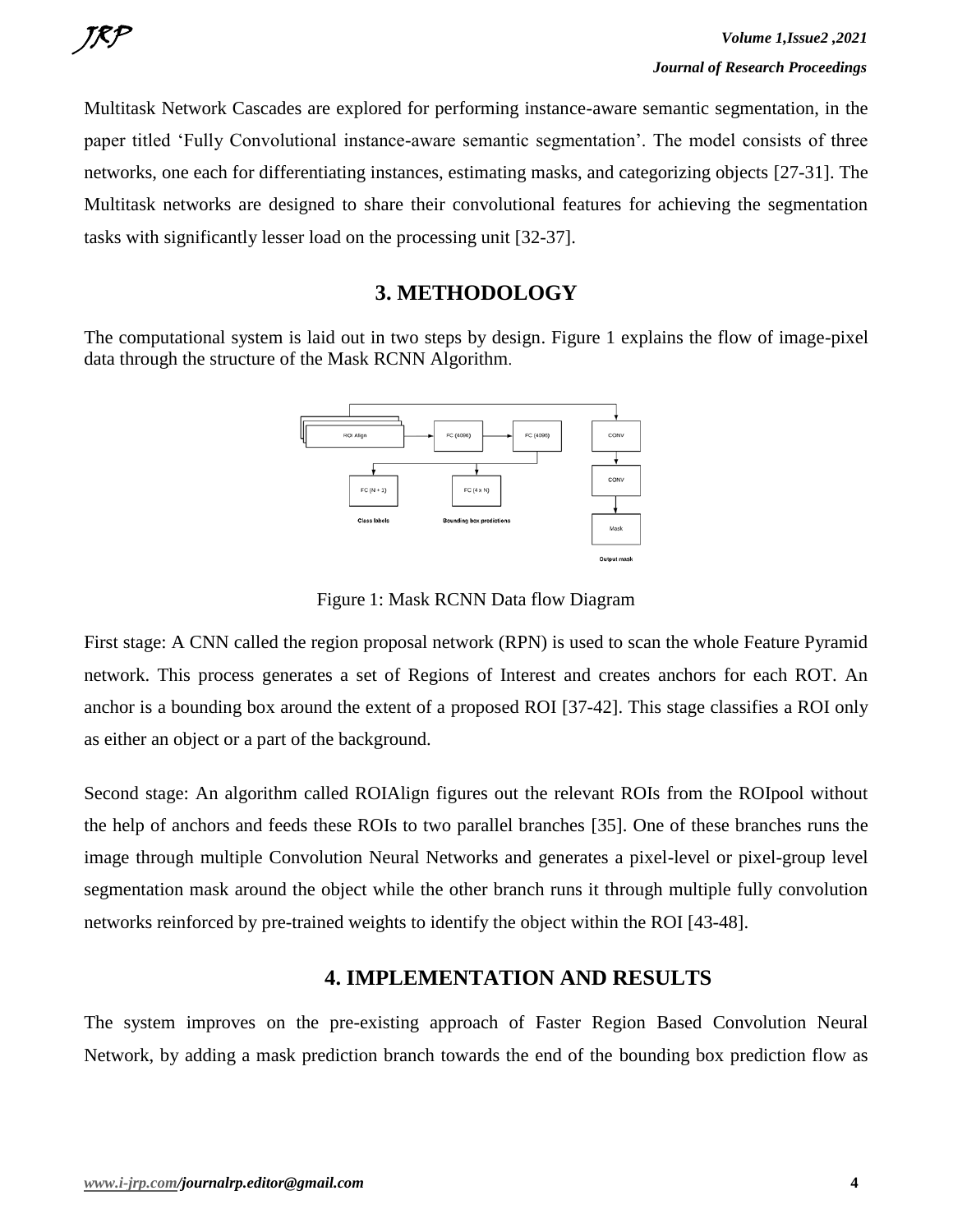

seen in Figure 2. The major Convolution Neural Network (CNN) utilized is the ResNet-50, a CNN that's 50 layers deep and is very commonly used for processing feature rich images.

A Feature Pyramid Network is constructed that utilizes lateral connections within the network from the input to extract features of an object within anRoI. If the ground-truth of anRoI evaluates to a probability of over 0.5, then it is picked for bbox generation, otherwise it is discarded.



**Figure 2: Network Head Implementation of the algorithm**

For the branch that generates masks, a smoothening factor has been implemented to vary the load on the processor by tweaking the edge accuracy of the mask as they're found to vary inversely.

Following are the individual modules that are in the prescribed architecture:

Backbone: A CNN is implemented to extract features from the input image starting from the lower level detail like the edges and extents of an object progressing towards more precise detail towards the later layers in the CNN. Three backbone structures are commonly implemented: ResNet101, ResNet50 and MobilNetV1.

Feature Pyramid Network: This part of the architecture allows the detection of small details in the image. It creates a pyramid-like representation of the feature network that has been generated earlier and reinforces the detection of intricate details in a detected object.

Region Proposal Network: The RPN is a neural network that is not as deep as the conventional CNNs. It conducts a progressive scan over the image with a sliding-window approach and enlists all potential Regions of Interest and assigns anchors to each of them. These ROIs overlap and are of varying sizes and aspect ratios to get the most out of the object recognition task that relies on these anchors.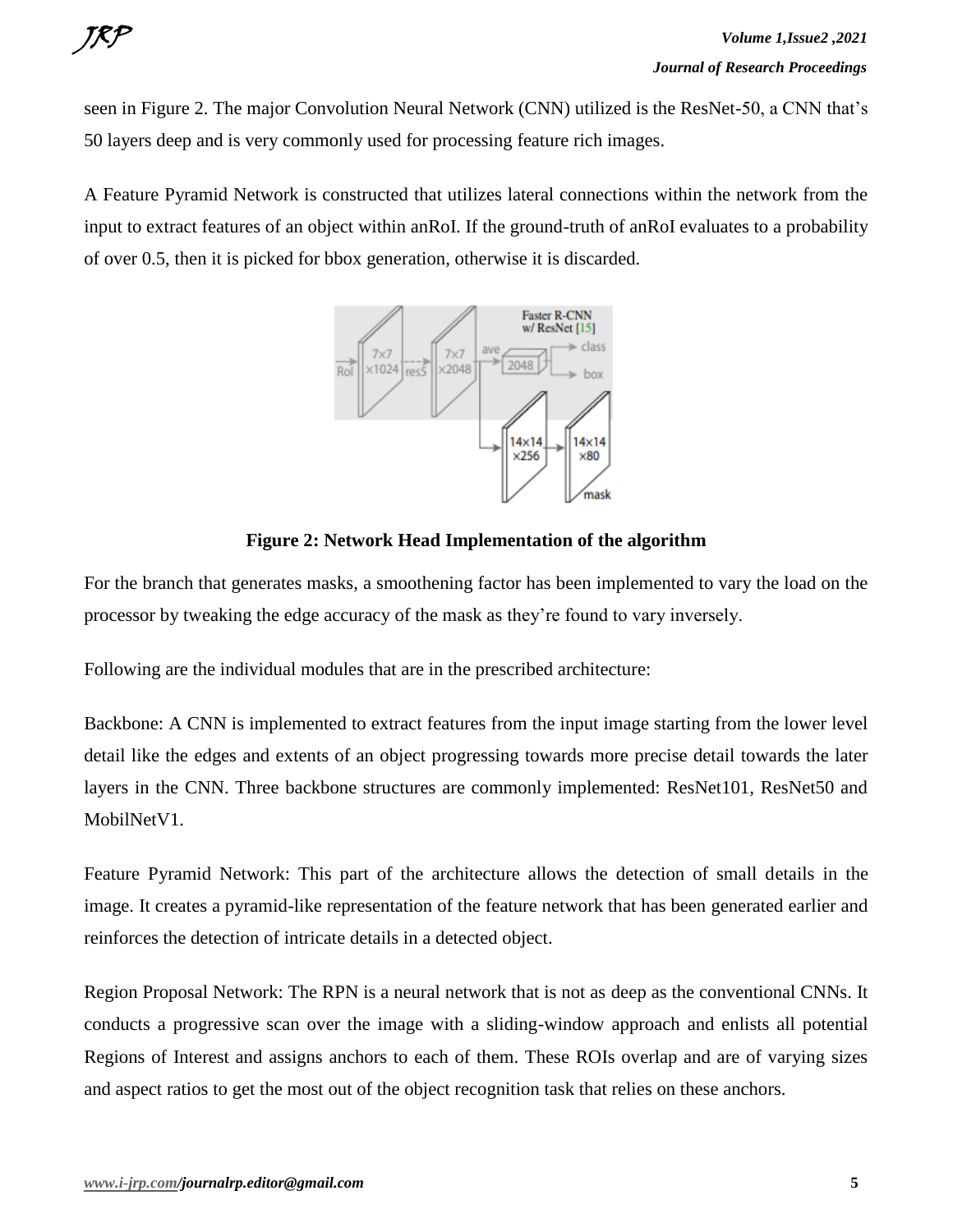

The results achieved with the implementation of this work were satisfactory with accuracy of class prediction averaging slightly less than accuracy of bounding box generation and mask generation.



**Figure 3: Compilation of results**

As seen in the Compilation in Figure 3, the algorithm predicts bounding boxes around each instance of recognized objectin each RoI. Further on, it is found to draw a segmentation mask around the rough extents of each of the identified object instances within their RoI. It is also found that varying the smoothening factor during of mask generation inversely affects the mask edge accuracy. A class label is mentioned on the top left of the bounding box along with its confidence factor ranging between 0 and 1.

Some inferences are found to be erroneous as with the sole nature of prediction algorithms but these have been found to be in less than 5% of the testing instances.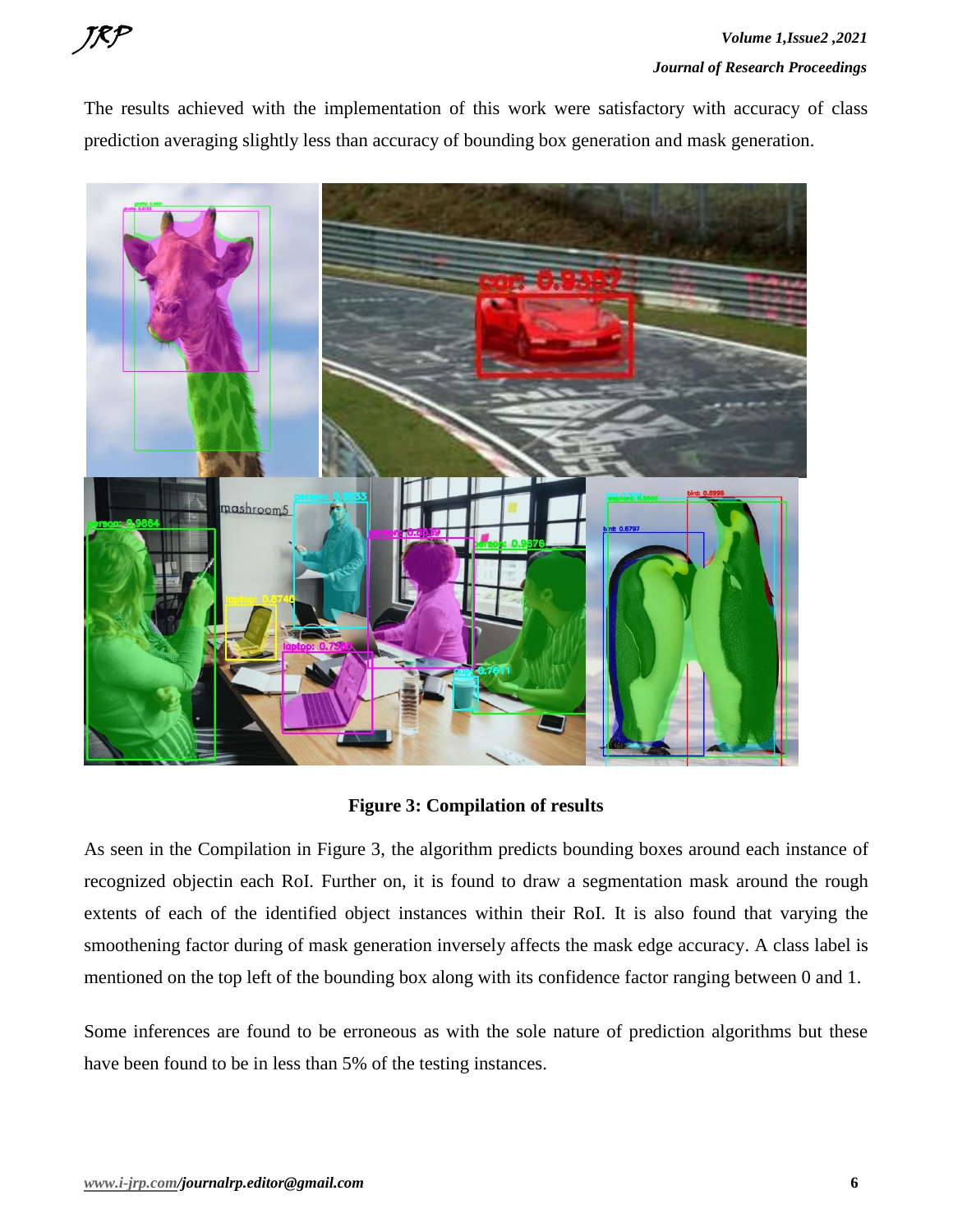#### **5. ACKNOWLEDGEMENT**

We would like to thank Dr. Shantharam Nayak and Prof. Geetha C Megharaj for their valuable suggestion, expert advice and moral support in the process of preparing this paper.

#### **6. REFERENCES**

[1] Mask R-CNN. Kaiming He, Georgia Gkioxari, Piotr Dollar, Ross Girshick, FAIR, 2018.

[2] R. Girshick. Fast R-CNN, ICCV, 2015

[3] Hu, Liwen, Ngoc-Tu Nguyen, Wenjin Tao, Ming C. Leu, Xiaoqing Frank Liu, Md Rakib Shahriar, and SM Nahian Al Sunny. "Modeling of cloud-based digital twins for smart manufacturing with MT connect." Procedia manufacturing 26 (2018): 1193-1203.

[4] Dwivedi, R., Dey, S., Chakraborty, C. and Tiwari, S., 2021. Grape disease detection network based on multi-task learning and attention features. IEEE Sensors Journal.

[5] Nguyen, Ngoc-Tu, and Bing-Hong Liu. "The mobile sensor deployment problem and the target coverage problem in mobile wireless sensor networks are NP-hard." IEEE Systems Journal 13, no. 2 (2018): 1312-1315.

[6] Babu, N.V., 2014. Design and performance analysis of clustering mechanisms for wireless sensor networks.

[7] Hemalatha, K. L., S. M. Ashitha, and S. R. Meghana. "Design and implementation of modified FCM in the detection of brain tumor." Int. J. Adv. Sci. Res. Eng 3, no. 4 (2017): 2850-2858.

[8] Bhuvaneswary, N., S. Prabu, S. Karthikeyan, R. Kathirvel, and T. Saraswathi. "Low Power Reversible Parallel and Serial Binary Adder/Subtractor." Further Advances in Internet of Things in Biomedical and Cyber Physical Systems (2021): 151.

[9] Puttamadappa, C., and B. D. Parameshachari. "Demand side management of small scale loads in a smart grid using glow-worm swarm optimization technique." Microprocessors and Microsystems 71 (2019): 102886.

[10] Hemalatha, K. L., SUNILKUMAR MANVI, and HN SURESH. "ADAPTIVE WEIGHTED-COVARIANCE REGULARIZED KERNEL FUZZY C MEANS ALGORITHM FOR MEDICAL IMAGE SEGMENTATION." Journal of Theoretical & Applied Information Technology 95, no. 14 (2017).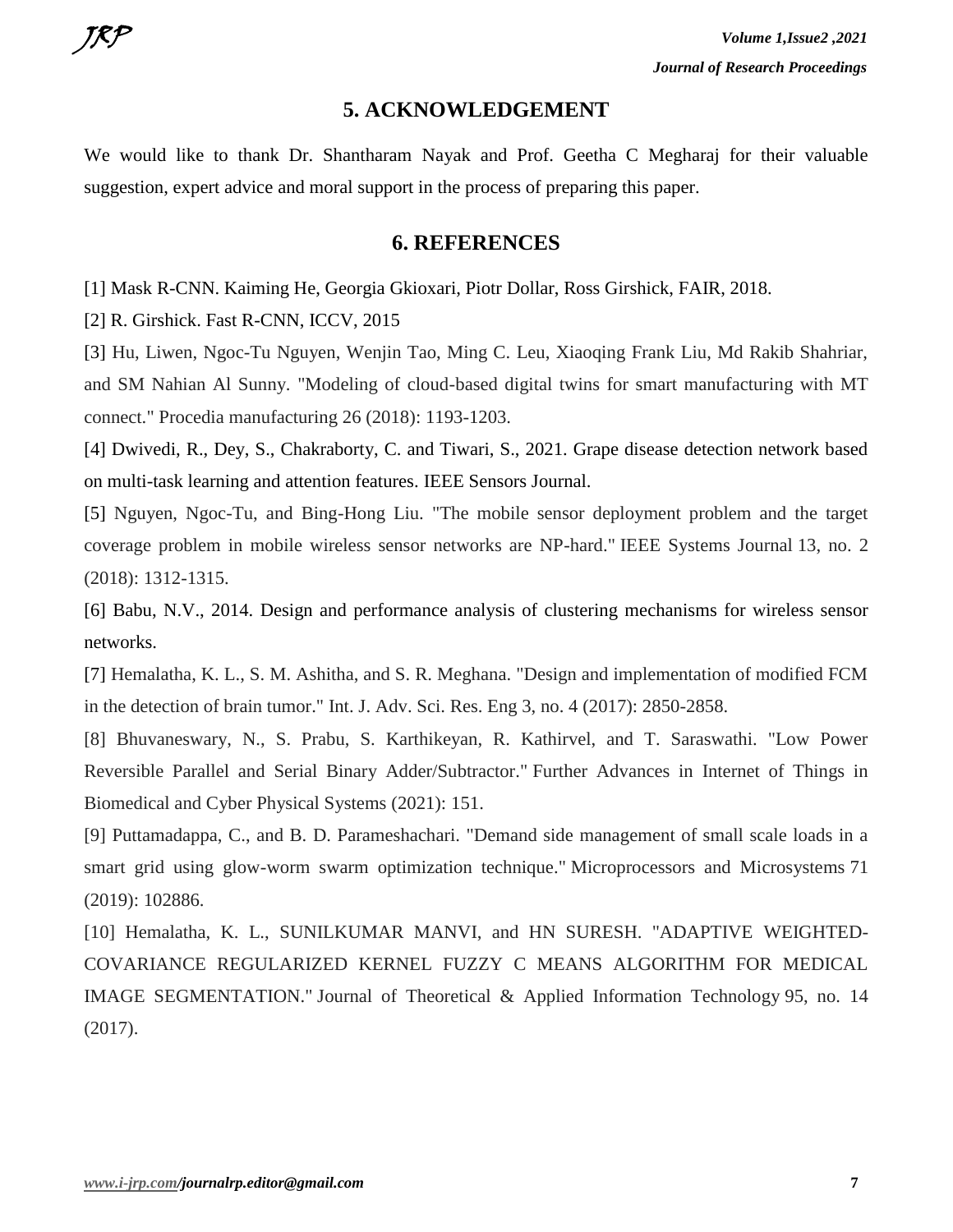[11] Subramani, Prabu, Ganesh Babu Rajendran, Jewel Sengupta, Rocío Pérez de Prado, and Parameshachari Bidare Divakarachari. "A block bi-diagonalization-based pre-coding for indoor multiple-input-multiple-output-visible light communication system." Energies 13, no. 13 (2020): 3466.

[12] S. Ren, K. He, R. Girshick, and J. Sun, Faster R-CNN: Towards real-time object detection with region proposal networks, NIPS, 2015.

[13] R. Girshick, J. Donahue, T. Darrell, and J. Malik, Rich feature hierarchies for accurate object detection and Semantic segmentation, CVPR, 2014.

[14] Vu, D.L., Nguyen, T.K., Nguyen, T.V., Nguyen, T.N., Massacci, F. and Phung, P.H., 2020. HIT4Mal: Hybrid image transformation for malware classification. Transactions on Emerging Telecommunications Technologies, 31(11), p.e3789.

[15] Lingappa, H., Suresh, H. and Manvi, S., 2018. Medical image segmentation based on extreme learning machine algorithm in kernel fuzzy c-means using artificial bee colony method. Int. J. Intell. Eng. Syst, 11, pp.128-136

[16] J. R. Uijlings, K. E. van de Sande, T. Gevers, and A. W. Smeulders, Selective search for object recognition, IJCV, 2013.

[17] Ngo, T.D., Bui, T.T., Pham, T.M., Thai, H.T., Nguyen, G.L. and Nguyen, T.N., 2021. Image deconvolution for optical small satellite with deep learning and real-time GPU acceleration. Journal of Real-Time Image Processing, pp.1-14.

[18] J. Huang, V. Rathod, C. Sun, M. Zhu, A. Korattikara, A. Fathi, I. Fischer, Z. Wojna, Y. Song, S. Guadarrama, et al., Speed/accuracy trade-offs for modern convolutional object detectors, CVPR, 2017

[19] B. Hariharan, P. Arbelaez, R. Girshick, and J. Malik. Simultaneous detection and segmentation, ECCV. 2014

[20] Babu, R.G., Maheswari, K.U., Zarro, C., Parameshachari, B.D. and Ullo, S.L., 2020. Land-Use and Land-Cover Classification Using a Human Group-Based Particle Swarm Optimization Algorithm with an LSTM Classifier on Hybrid Pre-Processing Remote-Sensing Images. Remote Sensing, 12(24), p.4135.

[21] A. Krizhevsky, I. Sutskever, and G. Hinton, ImageNet classification with deep convolutional neural networks, NIPS, 2012

[22] Y. Li, H. Qi, J. Dai, X. Ji, and Y. Wei, Fully convolutional instance-aware semantic segmentation, CVPR, 2014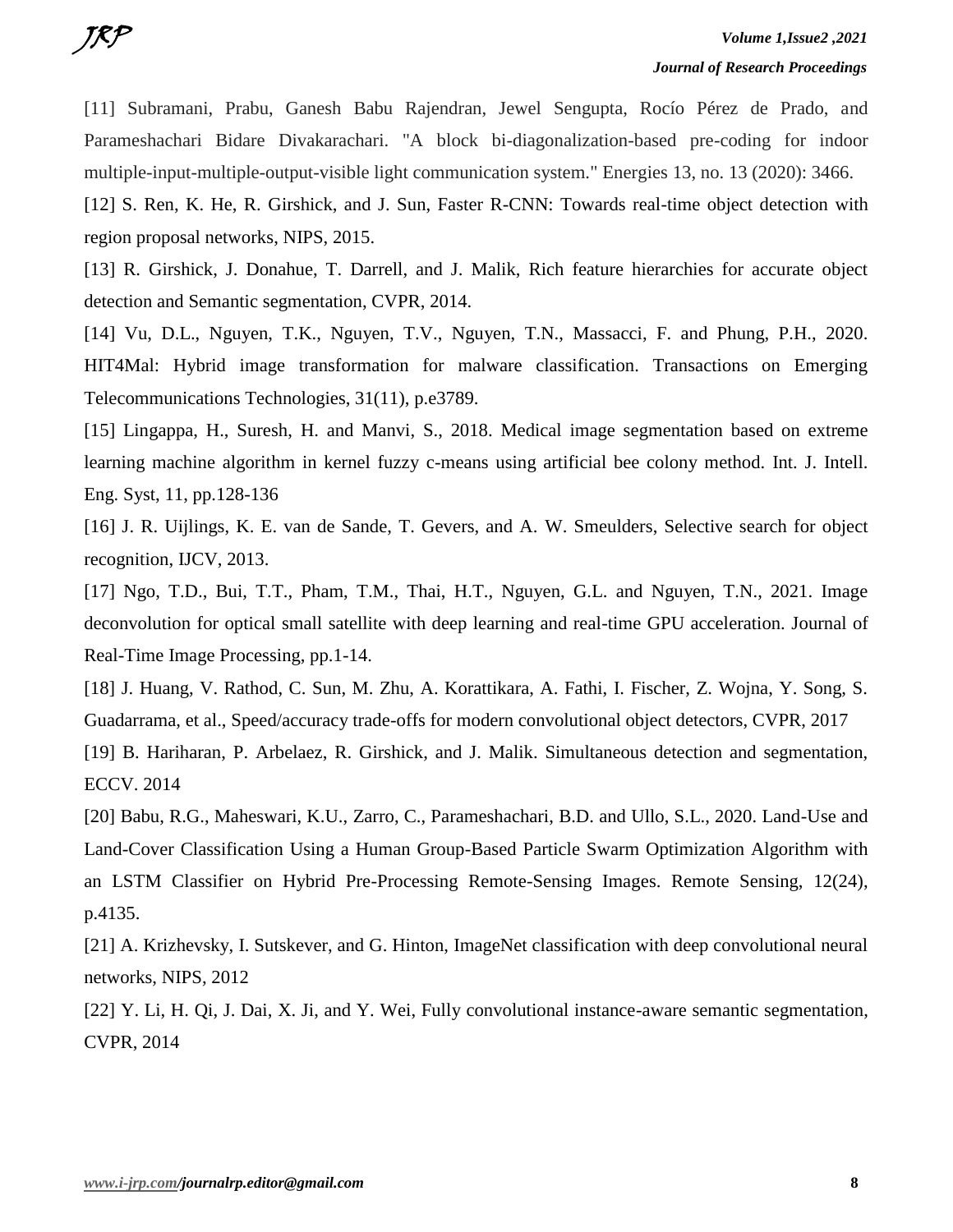[23] Subramani, Prabu, Fadi Al-Turjman, Rajagopal Kumar, Anusha Kannan, and Anand Loganthan. "Improving medical communication process using recurrent networks and wearable antenna s11 variation with harmonic suppressions." Personal and Ubiquitous Computing (2021): 1-13.

[24] Parameshachari, B. D., Rashmi P. Kiran, P. Rashmi, M. C. Supriya, Rajashekarappa, and H. T. Panduranga. "Controlled partial image encryption based on LSIC and chaotic map." In ICCSP, pp. 60- 63. 2019.

[25]

[26] C. Szegedy, S. Ioffe, and V. Vanhoucke, Inception-v4, inception-resnet and the impact of residual connections on learning, ICLR Workshop, 2016.

[27] Shahriar, Md Rakib, SM Nahian Al Sunny, Xiaoqing Liu, Ming C. Leu, Liwen Hu, and Ngoc-Tu Nguyen. "MTComm based virtualization and integration of physical machine operations with digitaltwins in cyber-physical manufacturing cloud." In 2018 5th IEEE International Conference on Cyber Security and Cloud Computing (CSCloud)/2018 4th IEEE International Conference on Edge Computing and Scalable Cloud (EdgeCom), pp. 46-51. IEEE, 2018.

[28] Prabu, S., Balamurugan, V. and Vengatesan, K., 2019. Design of cognitive image filters for suppression of noise level in medical images. Measurement, 141, pp.296-301.

[29] Parameshachari, B. D., H. T. Panduranga, and S. K. Naveenkumar. "Partial encryption of medical images by dual DNA addition using DNA encoding." In 2017 international conference on recent innovations in signal processing and embedded systems (RISE), pp. 310-314. IEEE, 2017.

[30] Muhammad, L.J., Algehyne, E.A., Usman, S.S., Ahmad, A., Chakraborty, C. and Mohammed, I.A., 2021. Supervised machine learning models for prediction of COVID-19 infection using epidemiology dataset. SN computer science, 2(1), pp.1-13.

[31] Nguyen, Ngoc-Tu, Bing-Hong Liu, Shao-I. Chu, and Hao-Zhe Weng. "Challenges, designs, and performances of a distributed algorithm for minimum-latency of data-aggregation in multi-channel WSNs." IEEE Transactions on Network and Service Management 16, no. 1 (2018): 192-205.

[32] P. O. Pinheiro, T.-Y. Lin, R. Collobert, and P. Dollar, Learning to refine object segments, ECCV, 2016.

[33] Rajendran, Ganesh B., Uma M. Kumarasamy, Chiara Zarro, Parameshachari B. Divakarachari, and Silvia L. Ullo. "Land-use and land-cover classification using a human group-based particle swarm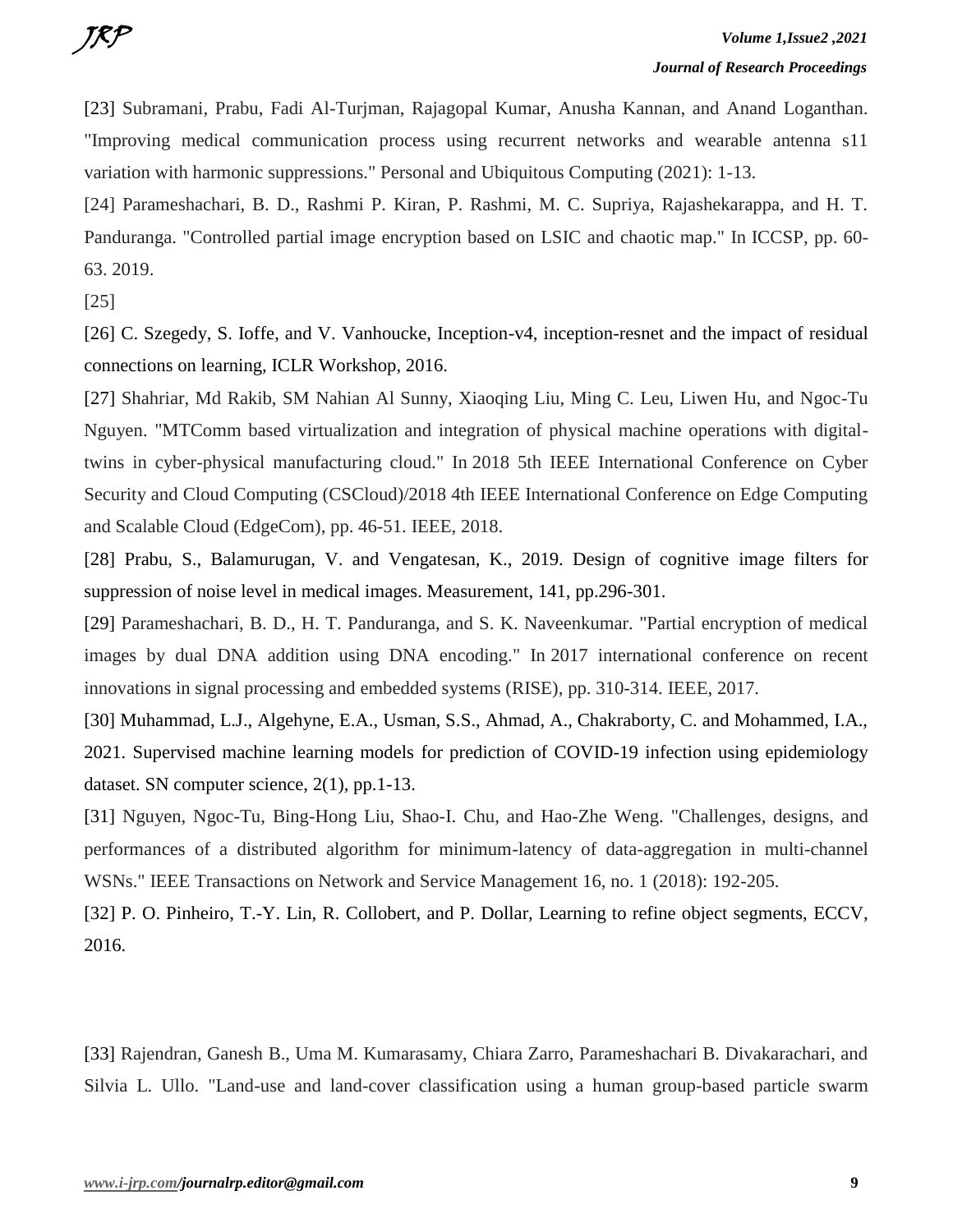optimization algorithm with an LSTM Classifier on hybrid pre-processing remote-sensing images." Remote Sensing 12, no. 24 (2020): 4135.

[34] Y. Li, H. Qi, J. Dai, X. Ji, and Y. Wei, Fully convolutional instance-aware semantic segmentation, CVPR, 2017

[35] Do, Dinh-Thuan, Tu Anh Le, Tu N. Nguyen, Xingwang Li, and Khaled M. Rabie. "Joint impacts of imperfect CSI and imperfect SIC in cognitive radio-assisted NOMA-V2X communications." IEEE Access 8 (2020): 128629-128645.

[36] Parameshachari, B. D., H. T. Panduranga, and Silvia liberata Ullo. "Analysis and computation of encryption technique to enhance security of medical images." In IOP Conference Series: Materials Science and Engineering, vol. 925, no. 1, p. 012028. IOP Publishing, 2020.

[37] J. Hosang, R. Benenson, P. Dollar, and B. Schiele, What makes for effective detection proposals? PAMI, 2015

[38] Parameshachari, B.D., Panduranga, H.T. and liberata Ullo, S., 2020, September. Analysis and Computation of Encryption Technique to Enhance Security of Medical Images. In IOP Conference Series: Materials Science and Engineering (Vol. 925, No. 1, p. 012028). IOP Publishing.

[39] Subramani, Prabu, K. Srinivas, R. Sujatha, and B. D. Parameshachari. "Prediction of muscular paralysis disease based on hybrid feature extraction with machine learning technique for COVID-19 and post-COVID-19 patients." Personal and Ubiquitous Computing (2021): 1-14.

[40] Y. Gong, L. Zhang, R. Liu, K. Yu and G. Srivastava, "Nonlinear MIMO for Industrial Internet of Things in Cyber–Physical Systems," IEEE Transactions on Industrial Informatics, vol. 17, no. 8, pp. 5533-5541, Aug. 2021, doi: 10.1109/TII.2020.3024631.

[41] C. Feng, K. Yu, M. Aloqaily, M. Alazab, Z. Lv and S. Mumtaz, "Attribute-Based Encryption with Parallel Outsourced Decryption for Edge Intelligent IoV," IEEE Transactions on Vehicular Technology, vol. 69, no. 11, pp. 13784-13795, Nov. 2020, doi: 10.1109/TVT.2020.3027568.

[42] S. Chen, L. Zhang, Y. Tang, C. Shen, R. Kumar, K. Yu, U. Tariq, and A. K. Bashir, "Indoor Temperature Monitoring Using Wireless Sensor Networks: A SMAC Application in Smart Cities", Sustainable Cities and Society, vol. 61, p. 102333, July 2020.

[43] Z. Guo, L. Tang, T. Guo, K. Yu, M. Alazab, A. Shalaginov, "Deep Graph Neural Network-based Spammer Detection Under the Perspective of Heterogeneous Cyberspace", Future Generation Computer Systems, https://doi.org/10.1016/j.future.2020.11.028.